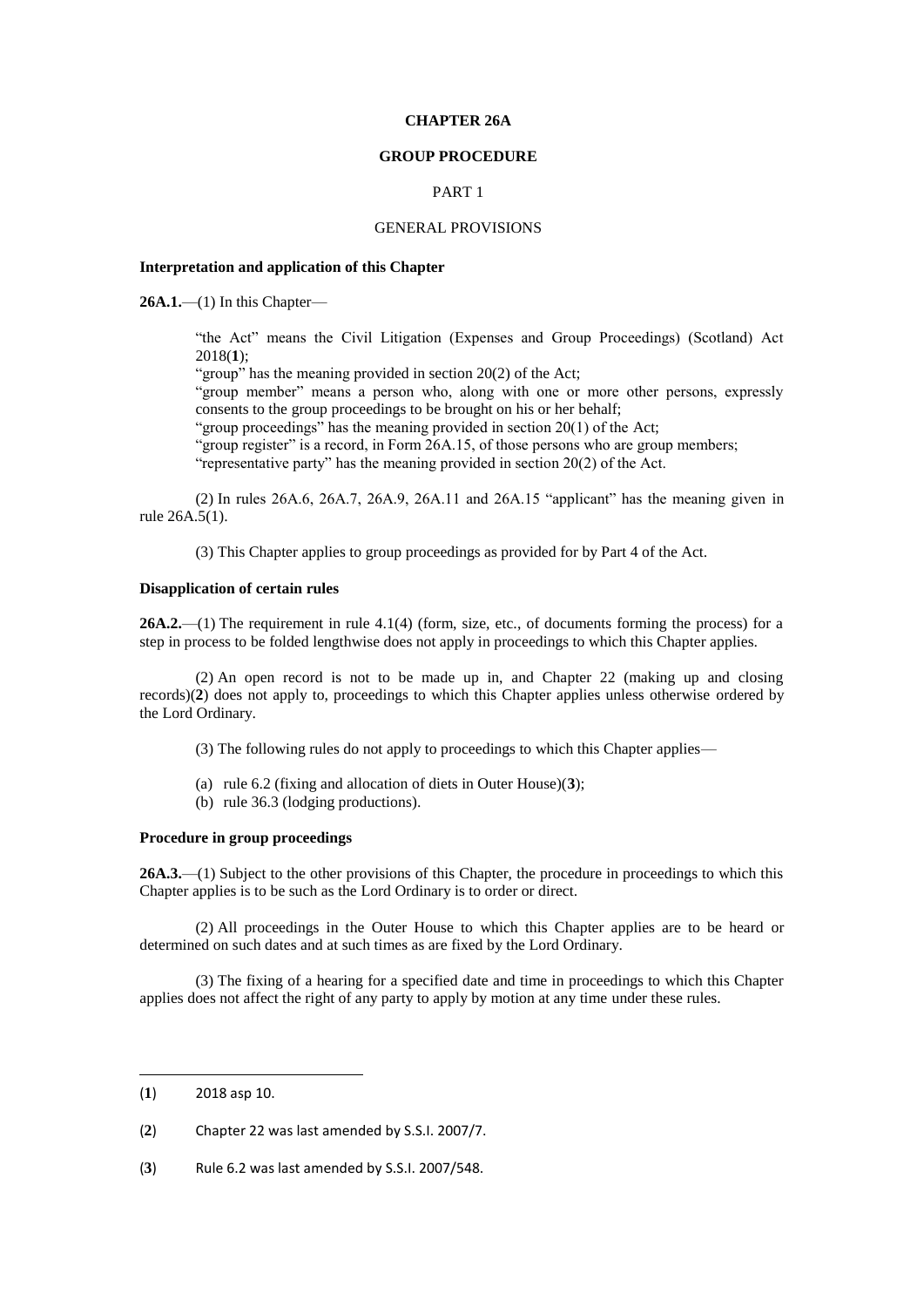# **Motions under this Chapter**

**26A.4.**—(1) Chapter 23 (motions)(**4**) applies to motions under this Chapter.

(2) Motions under this Chapter may be intimated and enrolled in accordance with Part 2 of Chapter 23.

 $(4)$ (**4**) Chapter 23 was last amended by S.S.I. 2017/414.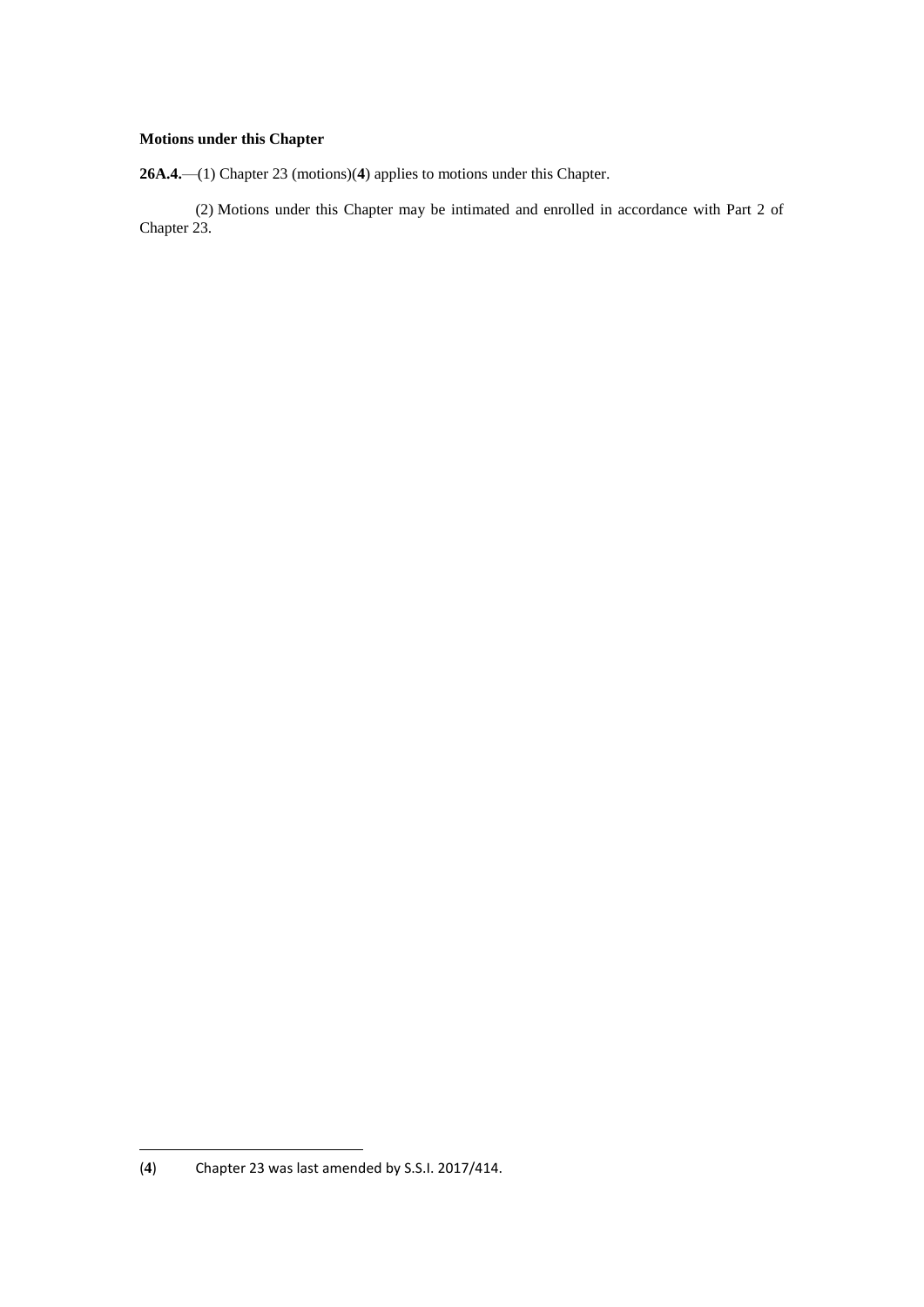#### REPRESENTATIVE PARTY

#### **Application to be a representative party**

26A.5.—(1) An application by a person (the "applicant") under section 20(3)(b) of the Act to be a representative party to bring group proceedings is to be made by motion, in Form 26A.5.

(2) On a motion being enrolled under paragraph (1), the application is to be brought before a Lord Ordinary on the first available day after being made, for an order for-

- (a) intimation and service of the application on the defender and such other person as the Lord Ordinary thinks fit within 7 days of the date of the order, or within such other period as the Lord Ordinary thinks fit;
- (b) such advertisement as the Lord Ordinary thinks fit to take place within 7 days of the date of the order, or within such other period as the Lord Ordinary thinks fit;
- (c) any person on whom the application has been served, to lodge answers and any relevant documents, if so advised, within 21 days after the date of service, or within such other period as the Lord Ordinary thinks fit.

(3) A person served with the application who intends to participate in the decision as to whether authorisation should be given must lodge answers within the period ordered for the lodging of answers.

(4) Where answers are lodged under paragraph (2)(c) a hearing must be fixed.

(5) The applicant and any person who has lodged answers must be given at least 7 days' notice of a hearing ordered under paragraph (4).

(6) Where application for permission to bring proceedings is being made under rule 26A.9(1) at the same time as an application is made under paragraph (1) then paragraphs (7) and (8) apply.

(7) The applicant must, at the same time as making the applications under this rule and rule 26A.9(1), lodge in the General Department—

- (a) the summons by which it is proposed to institute proceedings;
- (b) a group register in Form 26A.15; and
- (c) all relevant documents in the applicant's possession which are necessary for the court to determine whether or not to give permission.

(8) The applicant must, at the same time as lodging papers in the General Department under paragraph (7), serve those papers on the defender.

(9) Evidence of service in accordance with Chapter 16 must be provided to the General Department within 14 days from the date of service.

## **Application by more than one person to be a representative party**

**26A.6.**—(1) This rule applies where—

- (a) more than one application made under rule  $26A.5(1)$  is received by the court from more than one applicant in connection with the same issues (whether of fact or law) which may be subject to group proceedings; and
- (b) the Lord Ordinary has not determined the first received application at the point a subsequent application is received.
- (2) A hearing on the applications must be fixed by the court.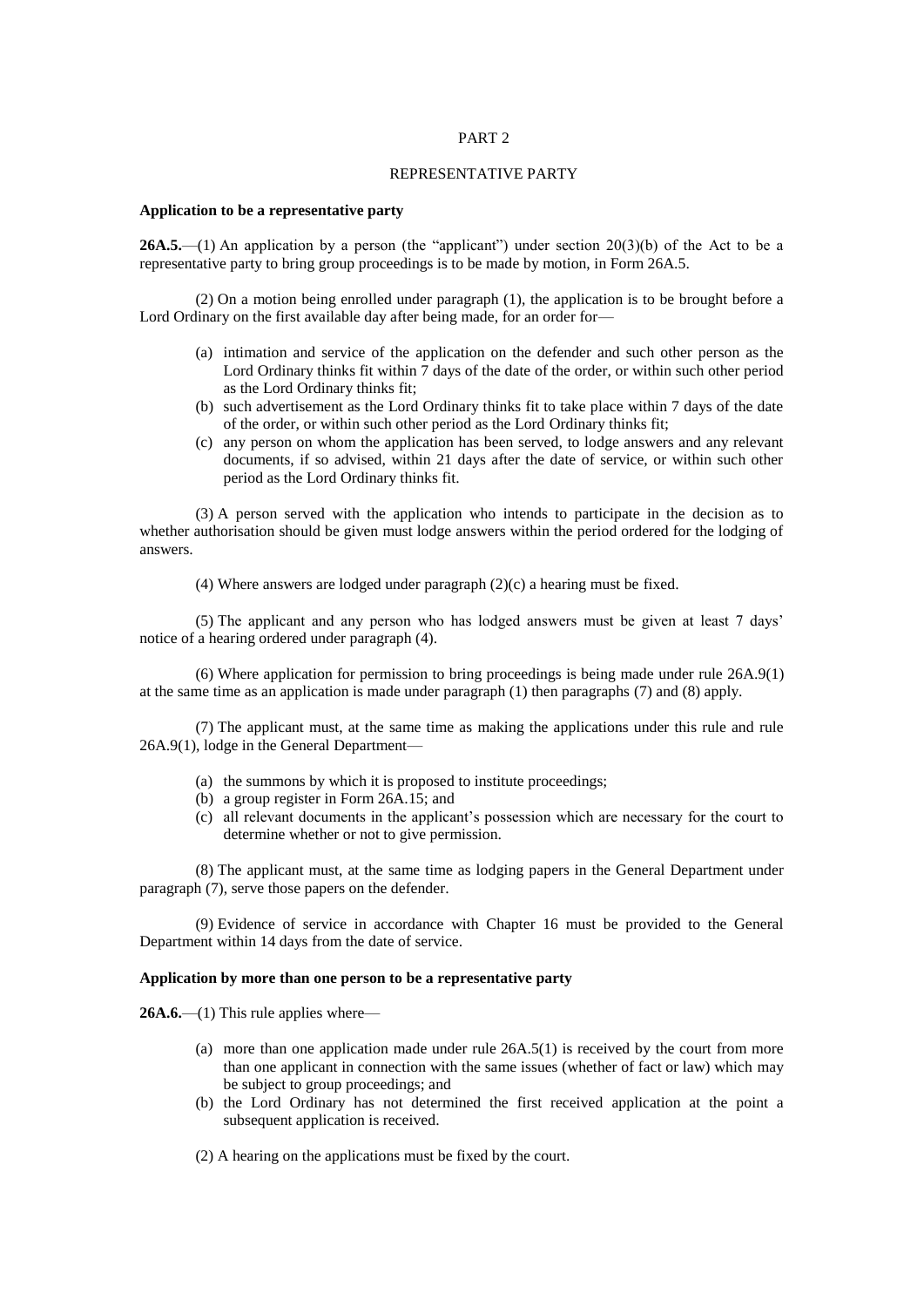(3) The applicants must be given at least 7 days' notice of a hearing fixed under paragraph (2).

### **Determination of an application by a person to be a representative party**

**26A.7.**—(1) An applicant may be authorised under section 20(3)(b) of the Act to be a representative party in group proceedings only where the applicant has satisfied the Lord Ordinary that the applicant is a suitable person who can act in that capacity should such authorisation be given.

(2) The matters which are to be considered by the Lord Ordinary when deciding whether or not an applicant is a suitable person under paragraph (1) include—

- (a) the special abilities and relevant expertise of the applicant;
- (b) the applicant's own interest in the proceedings;
- (c) whether there would be any potential benefit to the applicant, financial or otherwise, should the application be authorised:
- (d) confirmation that the applicant is independent from the defender;
- (e) demonstration that the applicant would act fairly and adequately in the interests of the group members as a whole, and that the applicant's own interests do not conflict with those of the group whom the applicant seeks to represent; and
- (f) the demonstration of sufficient competence by the applicant to litigate the claims properly, including financial resources to meet any expenses awards (the details of funding arrangements do not require to be disclosed).

(3) The Lord Ordinary may refuse an application made by an applicant seeking authorisation to be given under section  $20(3)(b)$  of the Act where the applicant has not satisfied the Lord Ordinary that the applicant is a suitable person, in terms of paragraphs (1) and (2), to act in that capacity.

(4) Authorisation given under paragraph (1) endures until the group proceedings finish or until permission is withdrawn.

### **Replacement of a representative party**

**26A.8.**—(1) A representative party may apply to the court, by motion in Form 26A.8, seeking the permission of the court to authorise, in place of that party, another person as the representative party, who may or may not be a group member.

(2) A group member may apply to the court, by motion in Form 26A.8, seeking the permission to authorise the replacement of the representative party with another person, who may or may not be a group member.

(3) On a motion being enrolled in terms of paragraph (1) or (2), the application is to be brought before a Lord Ordinary on the first available day after being made, for an order for—

- (a) intimation and service of the application on—
	- (i) the defender;
	- (ii) in the case of an application made under paragraph (2), the representative party;
	- (iii) the group members; and
	- (iv) such other person as the Lord Ordinary thinks fit,

in a manner which the Lord Ordinary thinks most appropriate in the circumstances, within 7 days of the date of the order, or within such other period as the Lord Ordinary thinks fit;

- (b) such advertisement as the Lord Ordinary thinks fit to take place within 7 days of the date of the order, or within such other period as the Lord Ordinary thinks fit;
- (c) any person on whom the application has been served, to lodge answers and any relevant documents, if so advised, within 21 days after the date of service, or within such other period as the Lord Ordinary thinks fit.

(4) A person served with an application under this rule who intends to participate in the decision as to whether permission should be given must lodge answers within the period ordered for the lodging of answers.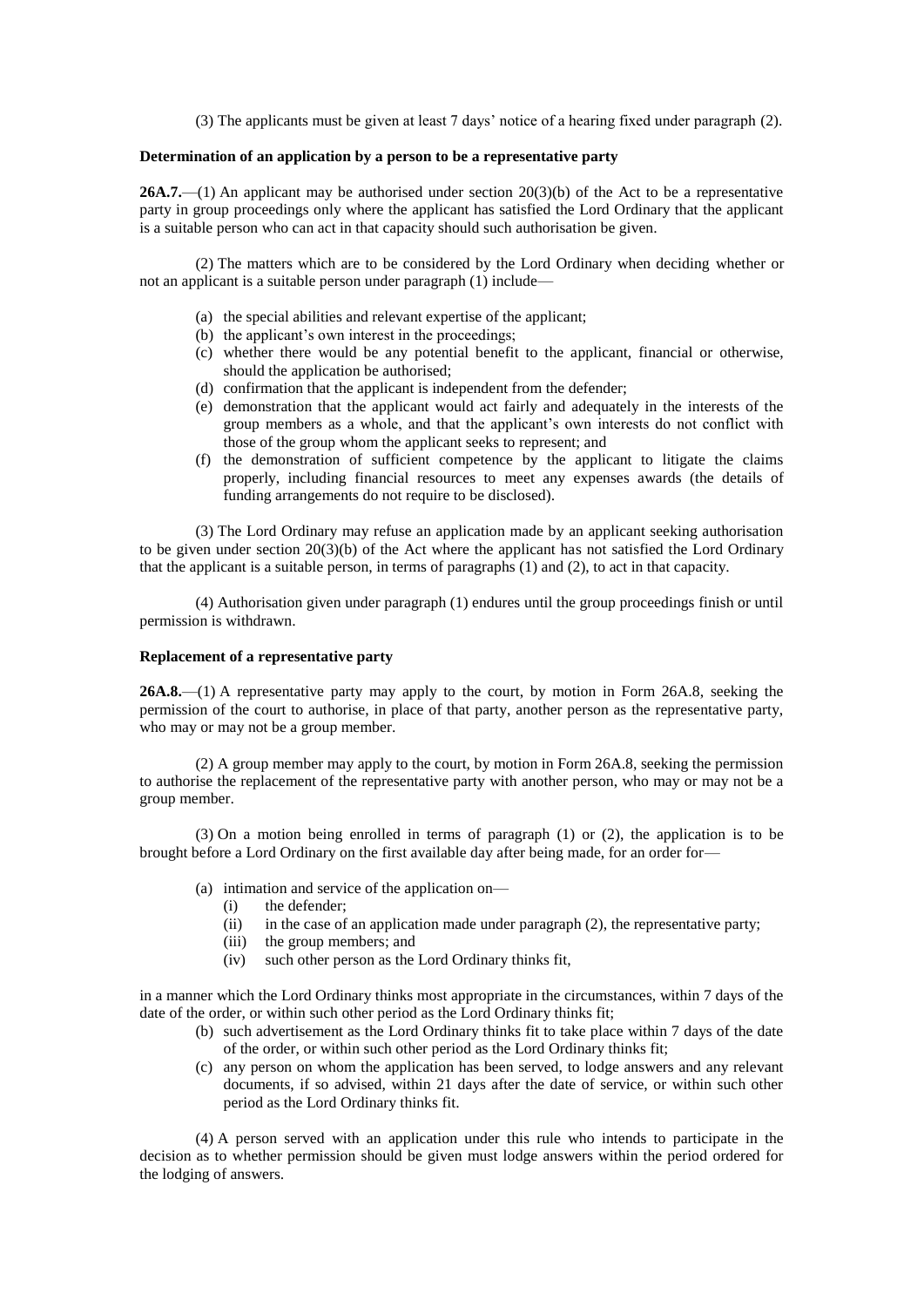- (5) Subject to paragraphs (6) and (7), the Lord Ordinary may—
- (a) where satisfied it is appropriate to do so, decide to proceed without holding a hearing;
- (b) fix a date for the hearing of the application;
- (c) require further information from the representative party, the proposed replacement representative party or the group members before making any further order.
- (6) Where—
- (a) in the case of an application made under paragraph (2), the representative party;
- (b) in the case of an application made under paragraph (1) or (2), a group member, has lodged answers in opposition to the application then paragraph (7) applies.
- (7) A hearing on the application and the answers lodged thereto must be fixed by the court.
- (8) Where a hearing on the application is fixed by the court, it must give—
- (a) the applicant;
- (b) the defender;
- (c) the representative party;
- (d) the person who is to replace the representative party; and
- (e) the group members,

an opportunity to be heard before considering whether to grant the application or not.

(9) Subject to paragraph (10), the Lord Ordinary may grant an application made under paragraph (2) only where it appears to the Lord Ordinary that the representative party is not able to represent the interests of the group members adequately.

(10) No application made under paragraph (1) or (2) may be granted unless the Lord Ordinary is satisfied that—

- (a) the person who is to replace the representative party is a suitable person who can act in that capacity should such authorisation be given, having regard to the matters mentioned in rule 26A.7(2); and
- (b) the best interests of the group members are met.

(11) Where the Lord Ordinary makes an order authorising a person to be a representative party under section 20(3)(b) of the Act in place of a person who had previously been so authorised, the newly authorised representative party must, as soon as practicable and no later than 14 days after the date on which the order is made, inform all other parties and the group members of the order.

(12) The Lord Ordinary may, when making an order under this rule, make any such order as the Lord Ordinary thinks fit.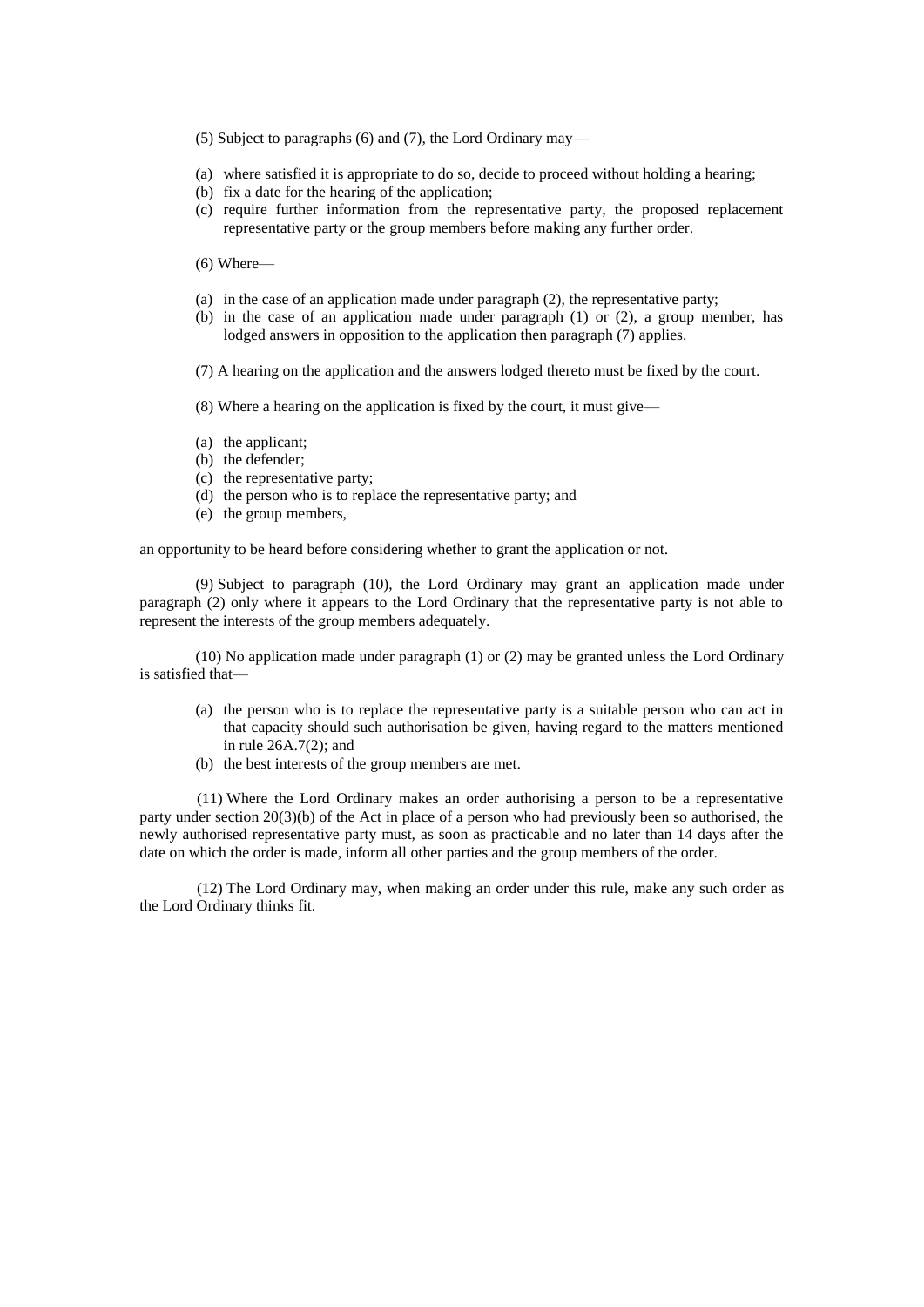#### PERMISSION TO BRING GROUP PROCEEDINGS

#### **Application for permission**

**26A.9.**—(1) An application for permission to bring group proceedings under section 20(5) of the Act is to be made by the representative party or, as the case may be, the applicant by motion, in Form 26A.9.

(2) On a motion being enrolled in terms of paragraph (1), the application is to be brought before a Lord Ordinary on the first available day after being made, for an order for—

- (a) intimation and service of the application on the defender and such other person as the Lord Ordinary thinks fit within 7 days of the date of the order, or within such other period as the Lord Ordinary thinks fit;
- (b) such advertisement as the Lord Ordinary thinks fit to take place within 7 days of the date of the order, or within such other period as the Lord Ordinary thinks fit;
- (c) any person on whom the application has been served, to lodge answers and any relevant documents, if so advised, within 21 days after the date of service, or within such other period as the Lord Ordinary thinks fit.

(3) The representative party or, as the case may be, the applicant must lodge in the General Department—

- (a) the summons by which it is proposed to institute proceedings;
- (b) a group register in Form 26A.15; and
- (c) all relevant documents in their possession which are necessary for the court to determine whether or not to give permission,

at the same time as making an application for permission under paragraph (1).

(4) The representative party or, as the case may be, the applicant must, at the same time as lodging papers in the General Department under paragraph (3), serve those papers on the defender.

(5) Evidence of service in accordance with Chapter 16 must be provided to the General Department within 14 days from the date of service.

(6) A person served with the application who intends to participate in the decision as to whether permission should be given must lodge answers within the period ordered for the lodging of answers.

#### **Application for permission: further provision**

**26A.10.**—(1) If a party seeks any of the orders mentioned in paragraph (3), that party must apply by motion.

(2) The Lord Ordinary must have regard to the need for the fair and efficient determination of the action when making any such order.

(3) The orders are—

- (a) dispensing with intimation, service or advertisement;
- (b) adjusting the period for intimation, service or advertisement;
- (c) adjusting the period for the lodging of answers and any relevant documents;
- (d) an interim order; or
- (e) a sist, on cause shown.

(4) A sist must be for no longer than 28 days, but can be renewed.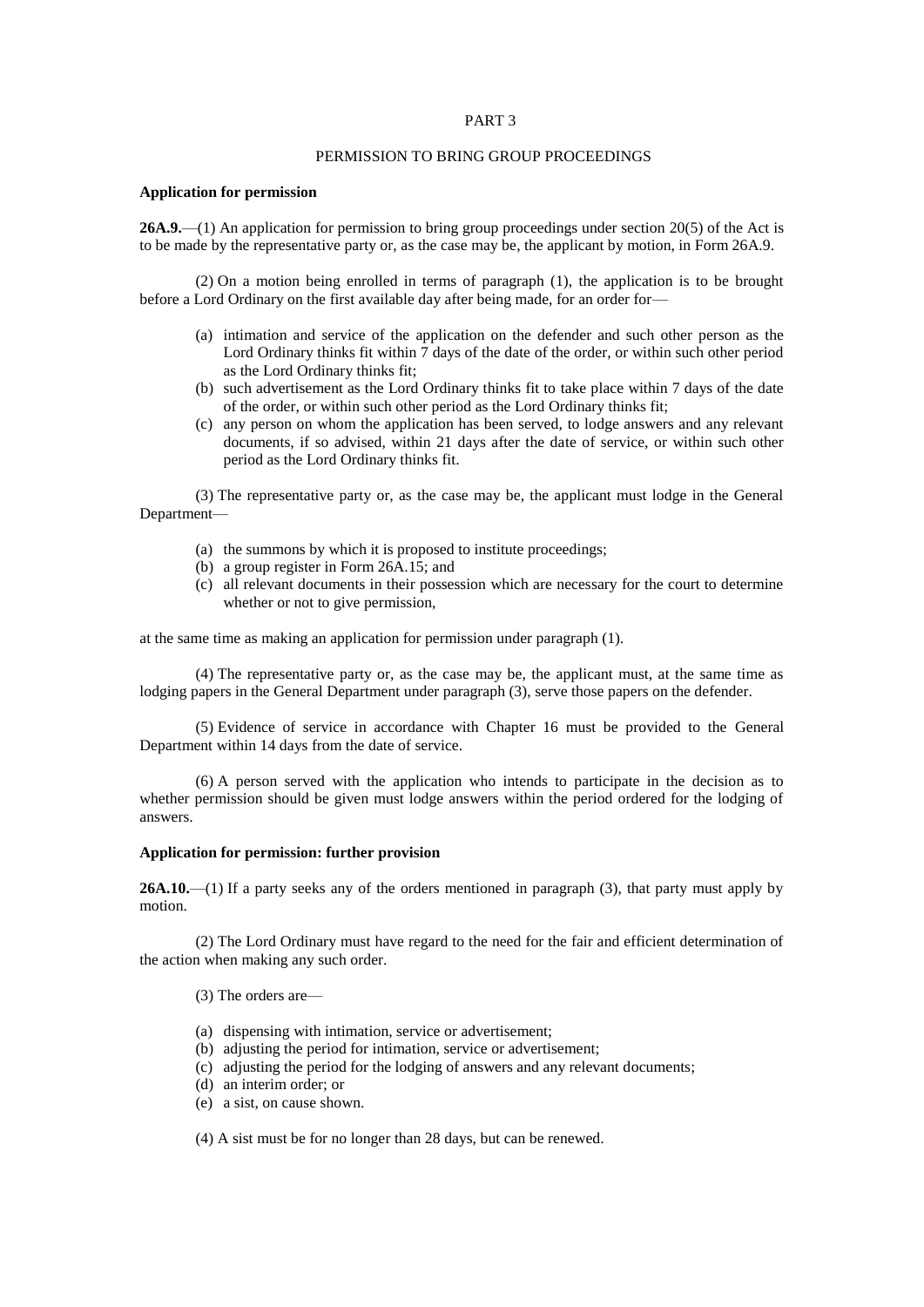(5) The representative party must, within 7 days of the date of the interlocutor, notify the Scottish Legal Aid Board of a sist for legal aid.

#### **The permission stage**

**26A.11.**—(1) Within 14 days of the expiry of the period within which answers may be lodged the Lord Ordinary may—

- (a) if satisfied that it is appropriate to do so, make an order giving permission for group proceedings to be brought under section 20(5) of the Act without holding a hearing;
- (b) require further information from any of the parties before making any further order; or
- (c) fix a date and time for a hearing of the application for permission and of any answers thereto.
- (2) The Keeper of the Rolls must notify—
- (a) the representative party or, as the case may be, the applicant; and
- (b) any person who has lodged answers,

of the date and time of any hearing fixed under paragraph  $(1)(c)$ .

- (3) The parties must be given at least 7 days' notice of a hearing fixed under paragraph (1)(c).
- (4) At a hearing fixed under paragraph  $(1)(c)$ , the Lord Ordinary may—
- (a) grant the application (including the giving of permission subject to conditions or only on particular grounds); or
- (b) refuse the application.

(5) The circumstances in which permission to bring proceedings to which this Chapter applies may be refused by the Lord Ordinary are as follows—

- (a) the criteria set out in section  $20(6)(a)$  or (b) (or both (a) and (b)) of the Act have not been met;
- (b) it has not been demonstrated that there is a prima facie case;
- (c) it has not been demonstrated that it is a more efficient administration of justice for the claims to be brought as group proceedings rather than by separate individual proceedings;
- (d) it has not been demonstrated that the proposed proceedings have any real prospects of success.

(6) Where permission is refused (or permission is granted subject to conditions or only on particular grounds), the Lord Ordinary must give reasons for the decision.

#### **Grant of permission**

**26A.12.**—(1) Where the Lord Ordinary gives permission for group proceedings to be brought the Lord Ordinary is to make an order which—

- (a) states the name and designation of the representative party;
- (b) defines the group and the issues (whether of fact or law) which are the same as, or similar or related to, each other raised by the claims;
- (c) requires the lodging, by the representative party, of a group register;
- (d) specifies the procedure which must be followed for a person to be a group member;
- (e) specifies the period of time in which claims may be brought by persons in the group proceedings;
- (f) specifies that group members may withdraw their consent to being bound by the group proceedings;
- (g) specifies the procedure which must be followed by a group member to withdraw their claim from the group proceedings; and
- (h) requires such advertisement of the permission to bring group proceedings to take place—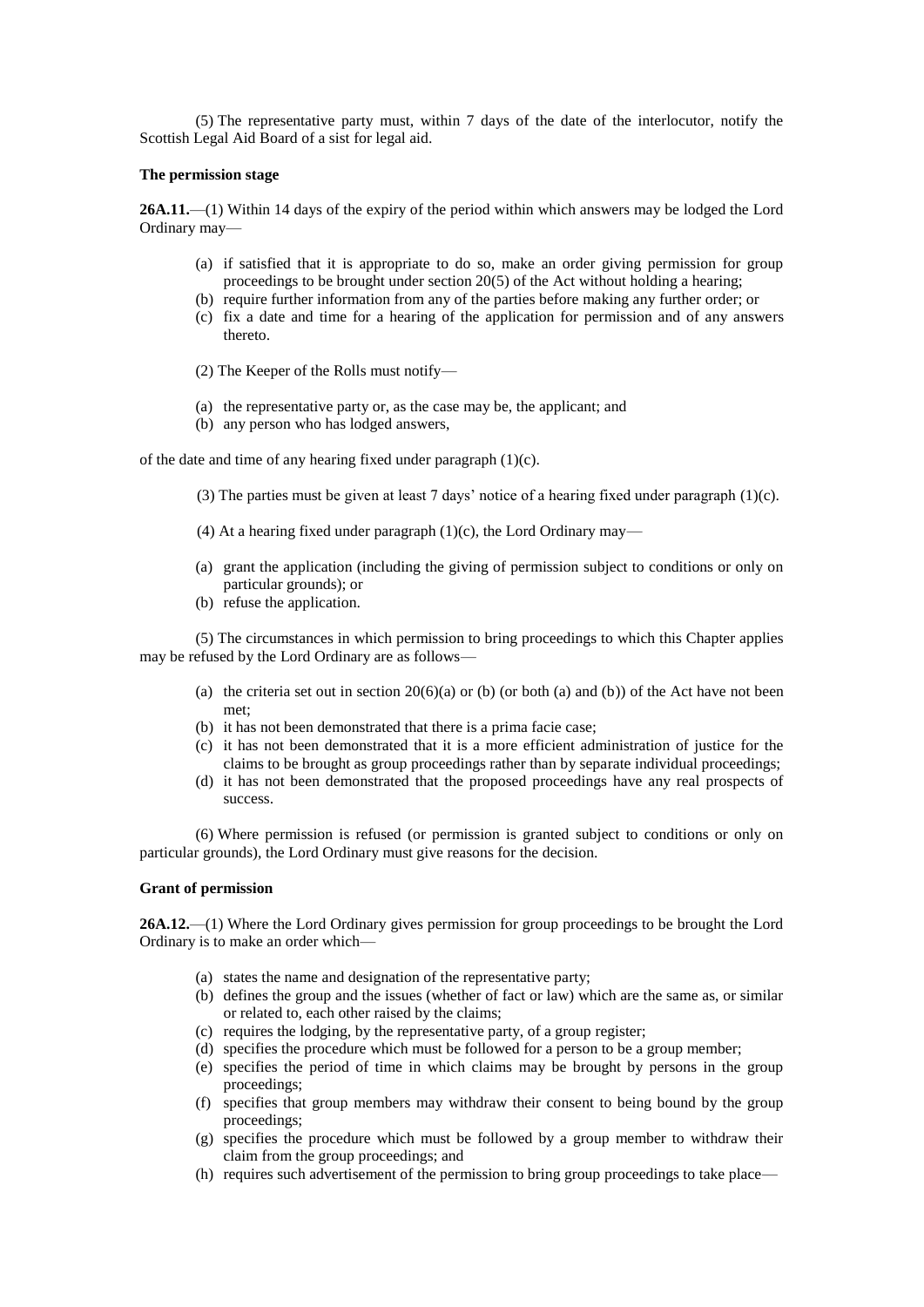- (i) within 7 days of the date of the order; and
- (ii) thereafter, within the period during which persons may opt-in to the proceedings, as the Lord Ordinary thinks fit.

(2) The Lord Ordinary may, when making an order under this rule, make any such order as the Lord Ordinary thinks fit.

# **The permission stage: appeals**

**26A.13.** An appeal against the granting or refusing of permission (including the granting of permission either subject to conditions or only on particular grounds) for group proceedings to be brought is made by reclaiming motion.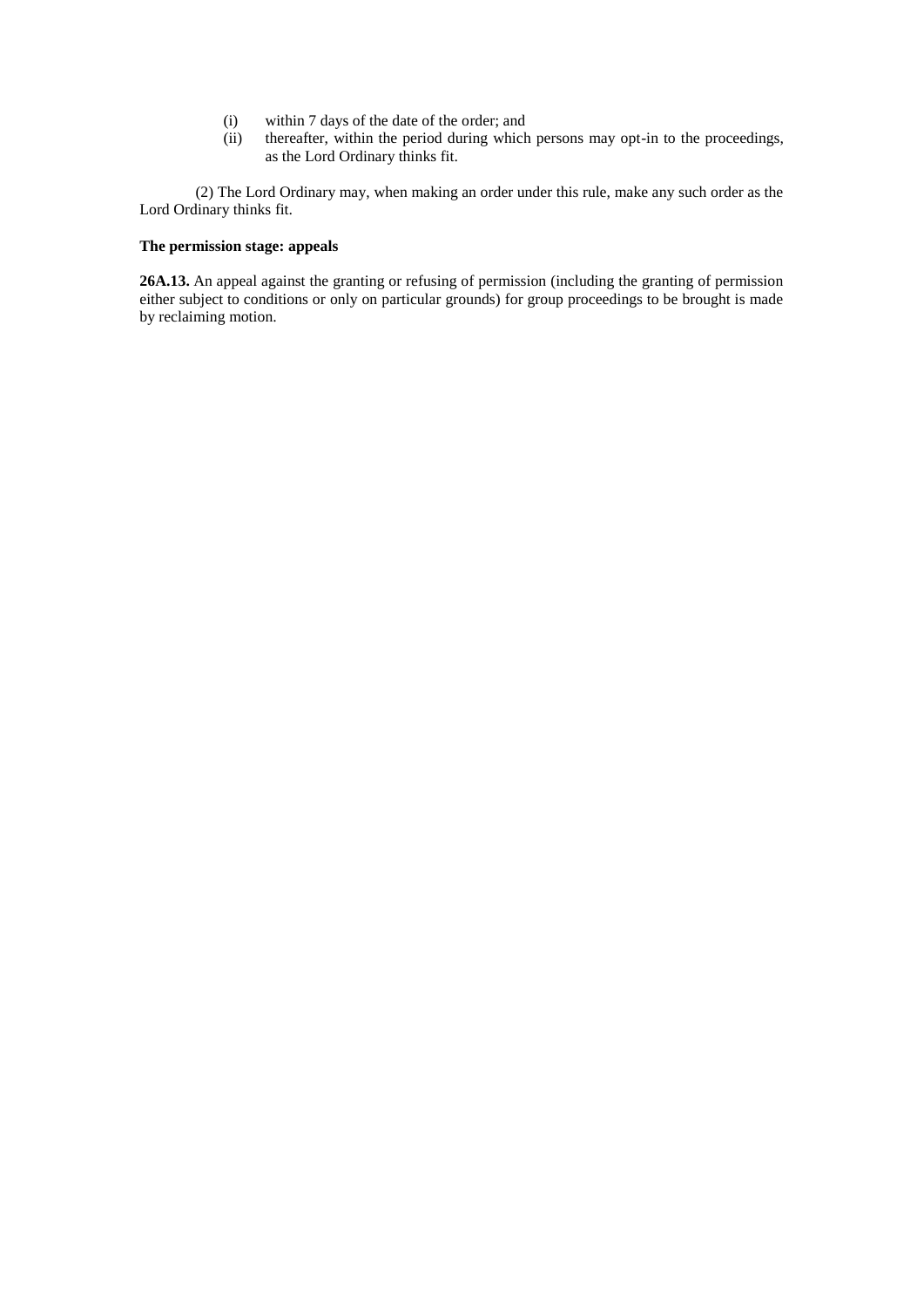#### OPT-IN PROCEDURE

#### **Opt-in proceedings – notices**

**26A.14.**—(1) A person gives consent for their claim to be brought in group proceedings by sending notice to that effect to the representative party in Form 26A.14-A.

(2) A group member withdraws their consent for their claim to be brought in group proceedings by sending notice to that effect to the representative party in Form 26A.14-B.

(3) A notice under paragraph (1) or (2) may be sent either—

- (a) by first class post; or
- (b) where paragraph (4) applies, by email.
- (4) This paragraph applies where the representative party has confirmed consent to—
- (a) a prospective group member;
- (b) a group member,

to receiving a notice under paragraph (1) or (2) by electronic means, and has provided an email address to such persons for that purpose.

(5) In this rule a "representative party" includes a person who has made or, as the case may be, is to make an application seeking the authorisation of the court under section 20(3)(b) of the Act to be a representative party in group proceedings.

### **Opt-in proceedings – group register**

**26A.15.**—(1) A group register is to be in Form 26A.15.

(2) Subject to paragraph (4), paragraph (3) applies where, following the lodging in the General Department and the service upon the defender of a group register under rule 26A.5(7)(b) and (8) or, as the case may be, rule  $26A.9(3)(b)$  and (4), the membership of the group of persons on whose behalf proceedings are to be, or have been, brought changes following either, or both—

- (a) the addition into the group of a new group member;
- (b) the withdrawal from the group of a group member.

(3) The representative party or, as the case may be, the applicant must—

- (a) lodge in the General Department; and
- (b) at the same time, serve on the defender,

a revised group register, in Form 26A.15, as soon as possible and no later than 21 days following the representative party's or, as the case may be, the applicant's receipt of any notice made under rule  $26A.14.$ 

(4) Where the Lord Ordinary grants an application made under rule 26A.16(1) or 26A.17(1) the representative party must—

- (a) lodge in the General Department; and
- (b) at the same time, serve on the defender,

a revised group register, in Form 26A.15, as soon as possible and no later than 21 days following the grant of the application by the Lord Ordinary.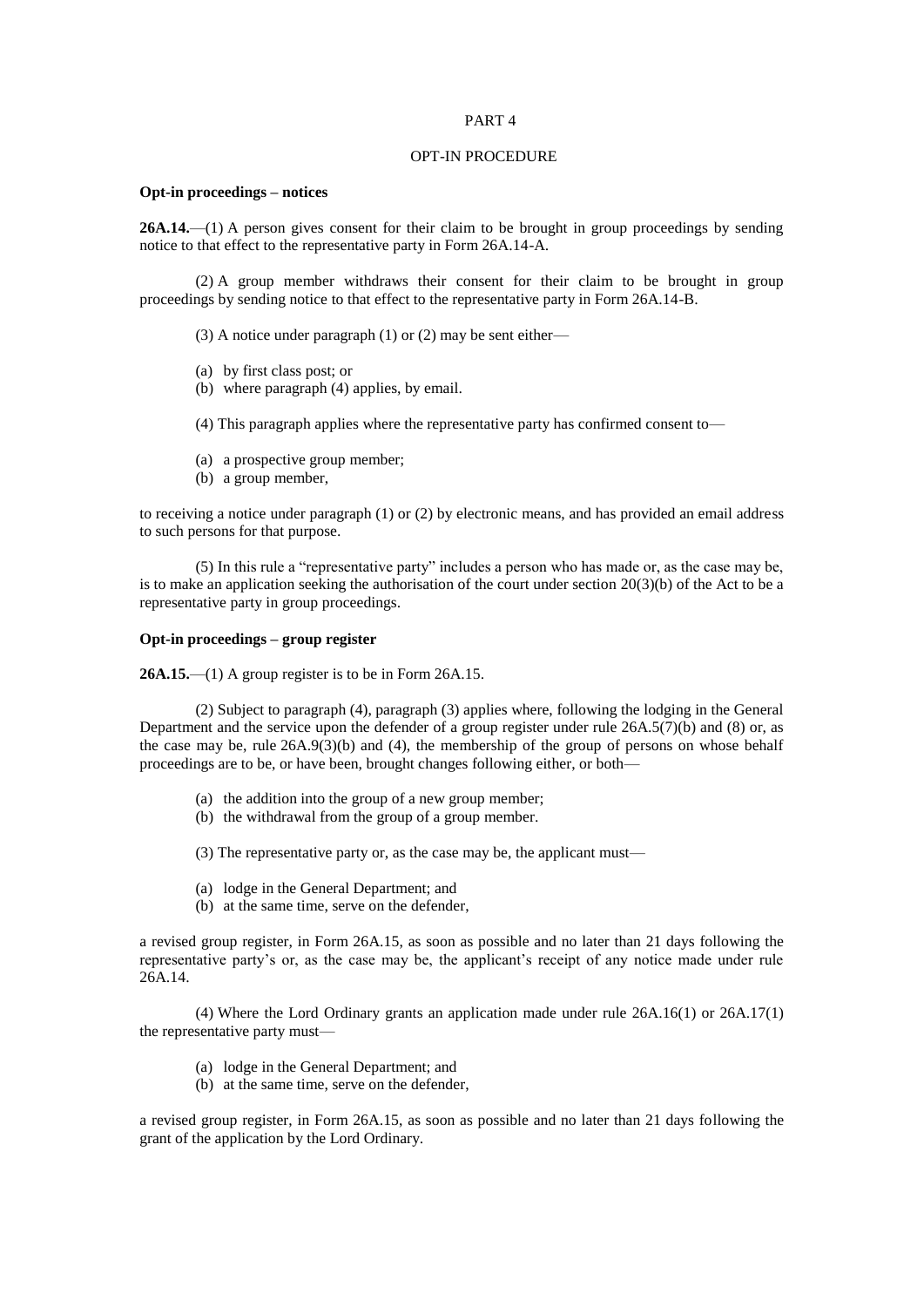(5) The representative party or, as the case may be, the applicant must, at the same time as lodging in the General Department and serving on the defender a revised group register, inform all group members of the changes to the membership of the group of persons.

(6) The lodging of a group register in the General Department and the service on a defender under rule 26A.5(8), 26A.9(4) or paragraph (3) or (4) of this rule, may be by first class post or by electronic means.

(7) The group register is to be considered by the court at all hearings of the proceedings.

(8) Evidence of service in accordance with Chapter 16 must be provided to the General Department within 14 days from the date of service.

### **Opt-in proceedings – late application**

**26A.16.**—(1) This rules applies where, following the allowance of proof, a person sends notice under rule 26A.14(1) in Form 26A.14-A, to the representative party seeking their claim to be brought in the group proceedings.

(2) Application is to be made by the representative party by motion in Form 26A.16.

(3) On a motion being enrolled under paragraph (2), the application is to be brought before the Lord Ordinary on the first available day after being made, for an order for—

- (a) intimation and service of the application on the defender and such other person as the Lord Ordinary thinks fit within 7 days of the date of the order, or within such other period as the Lord Ordinary thinks fit;
- (b) such advertisement as the Lord Ordinary thinks fit to take place within 7 days of the date of the order, or within such other period as the Lord Ordinary thinks fit;
- (c) any person on whom the application has been served, to lodge answers and any relevant documents, if so advised, within 14 days after the date of service, or within such other period as the Lord Ordinary thinks fit.

(3) A person served with an application made under paragraph (2) who intends to participate in the decision as to whether the application should be granted must lodge answers within the period ordered for the lodging of answers.

- (4) A motion enrolled under paragraph (2) is to be granted only—
- (a) after giving the defender the opportunity to be heard;
- (b) on cause shown; and
- (c) on such conditions, if any, as to the expenses or otherwise as the Lord Ordinary thinks fit.

#### **Opt-in proceedings – late withdrawal of consent for a claim to be brought in the proceedings or where, following withdrawal, there would be less than two pursuers**

**26A.17.**—(1) This rule applies where a group member sends notice under rule 26A.14(2), in Form 26A.14-B, to the representative party either (or both)—

- (a) after the commencement of any proof;
- (b) where there would, should that person's claim not be brought in the proceedings, be less than two persons having a claim in the proceedings.

(2) Application is to be made by the representative party by motion in Form 26A.17.

(3) On a motion being enrolled in terms of paragraph (2), the application is to be brought before the Lord Ordinary on the first available day after being made, for an order for—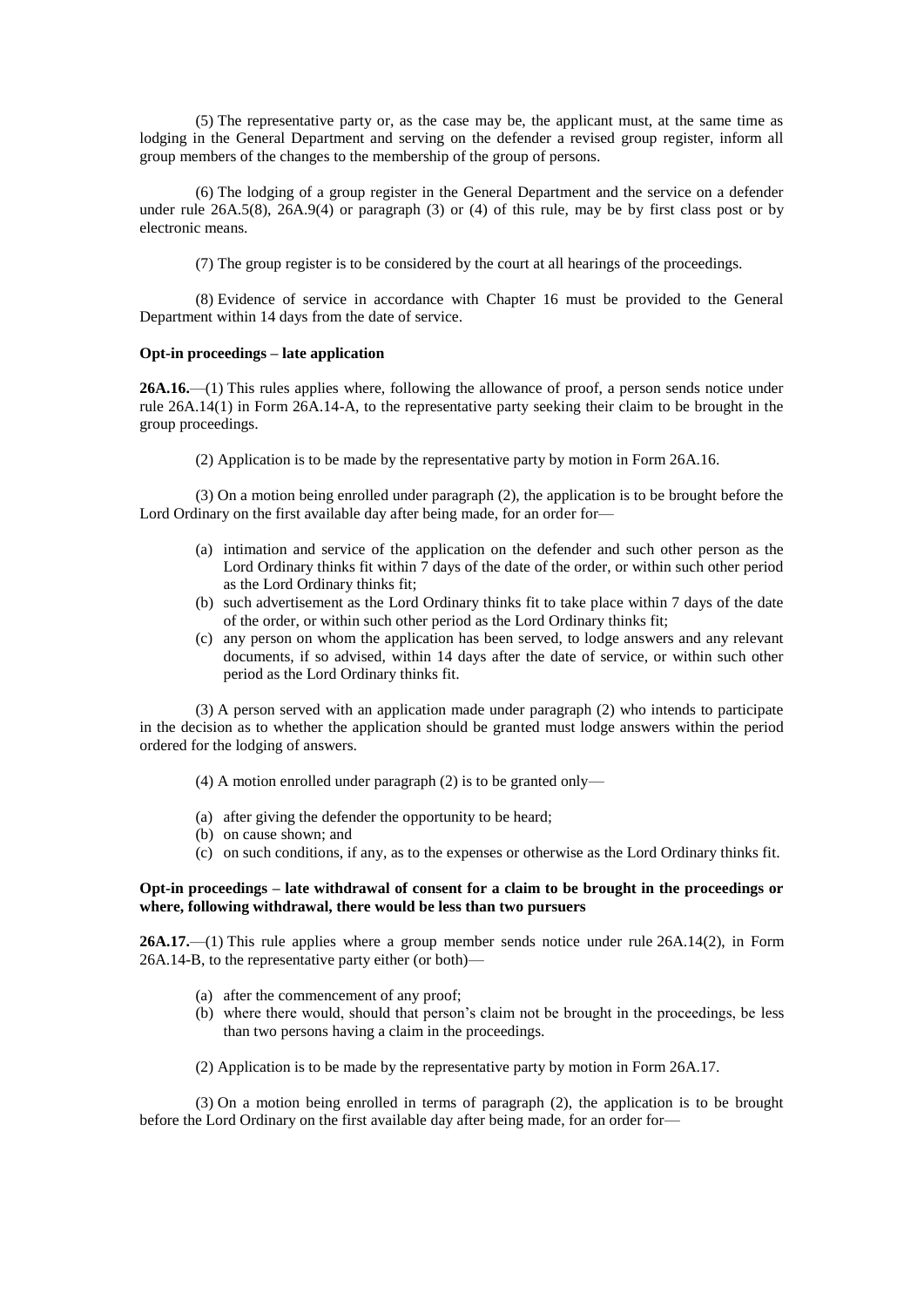- (a) intimation and service of the application on the defender and such other person as the Lord Ordinary thinks fit within 7 days of the date of the order, or within such other period as the Lord Ordinary thinks fit;
- (b) such advertisement as the Lord Ordinary thinks fit to take place within 7 days of the date of the order, or within such other period as the Lord Ordinary thinks fit;
- (c) any person on whom the application has been served, to lodge answers and any relevant documents, if so advised, within 14 days after the date of service, or within such other period as the Lord Ordinary thinks fit.
- (4) A motion enrolled under paragraph (2) is to be granted only—
- (a) after giving the defender an opportunity to be heard; and
- (b) on such conditions, if any, as to expenses or otherwise as the Lord Ordinary thinks fit.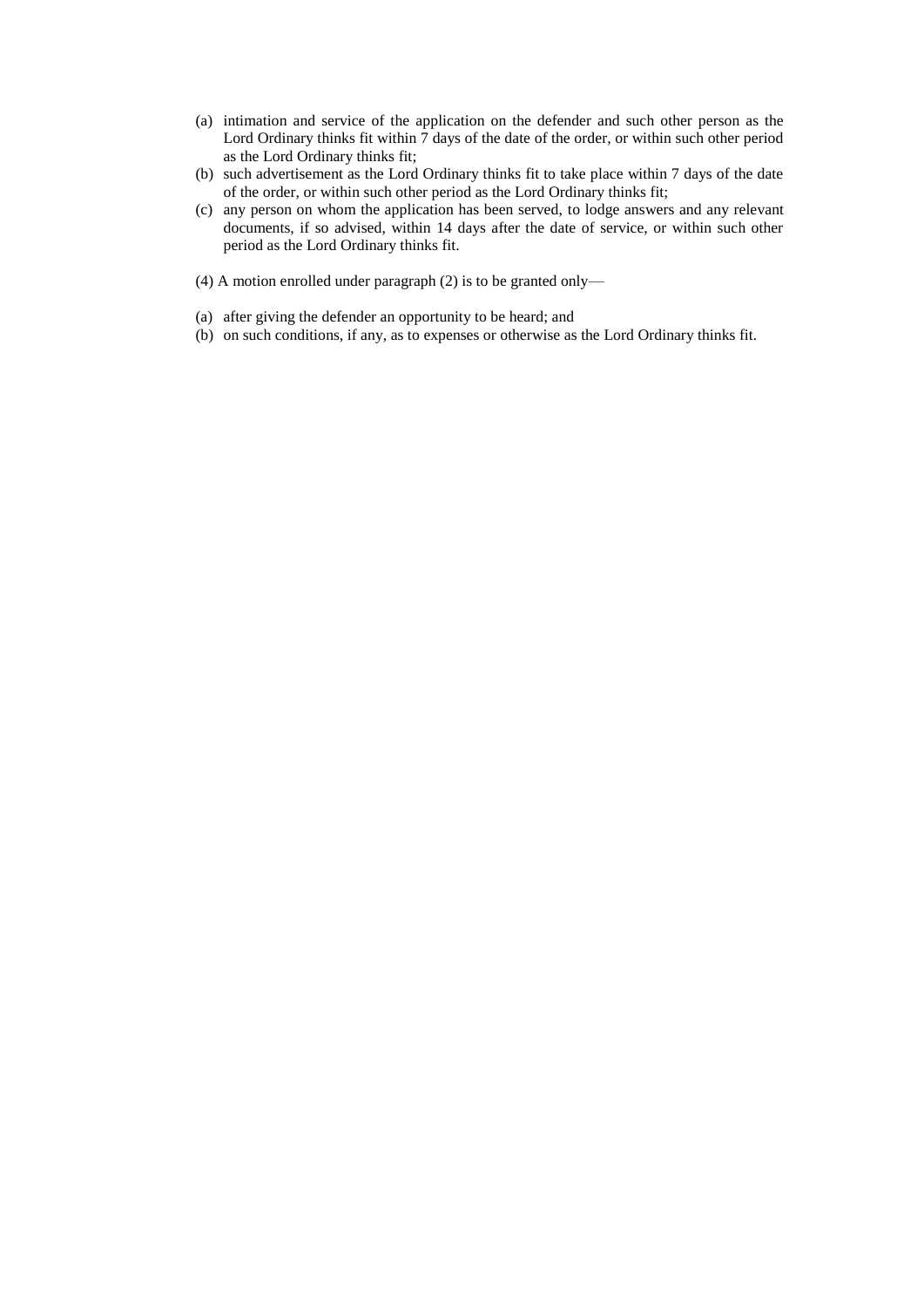### COMMENCEMENT OF GROUP PROCEEDINGS

#### **Commencement of group proceedings**

**26A.18.**—(1) The service upon a defender of a group register under either rule 26A.5(8) or rule 26A.9(4) amounts to the commencement of the proceedings in respect of those persons who are group members, and are recorded as such on the group register that is served.

(2) The lodging with the court of a group register, in revised form, under rule 26A.15(3)(a) amounts to the commencement of the proceedings in respect of any new group member who has, following the lodging and service of the group register under either rule  $26\overline{A}$ .5(7)(b) and (8) or rule  $26A.9(3)(b)$  or (4), joined the group.

(3) Paragraph (4) applies where, following an application being made by the representative party under rule 26A.16(1), the Lord Ordinary grants the application allowing a claim for a person to which rule 26A.16(1) applies to be brought in the proceedings.

(4) The enrolment of a motion under rule 26A.16(2) in connection with an application made under rule 26A.16(1) amounts to the commencement of the proceedings in respect of a person to which rule 26A.16(1) applies.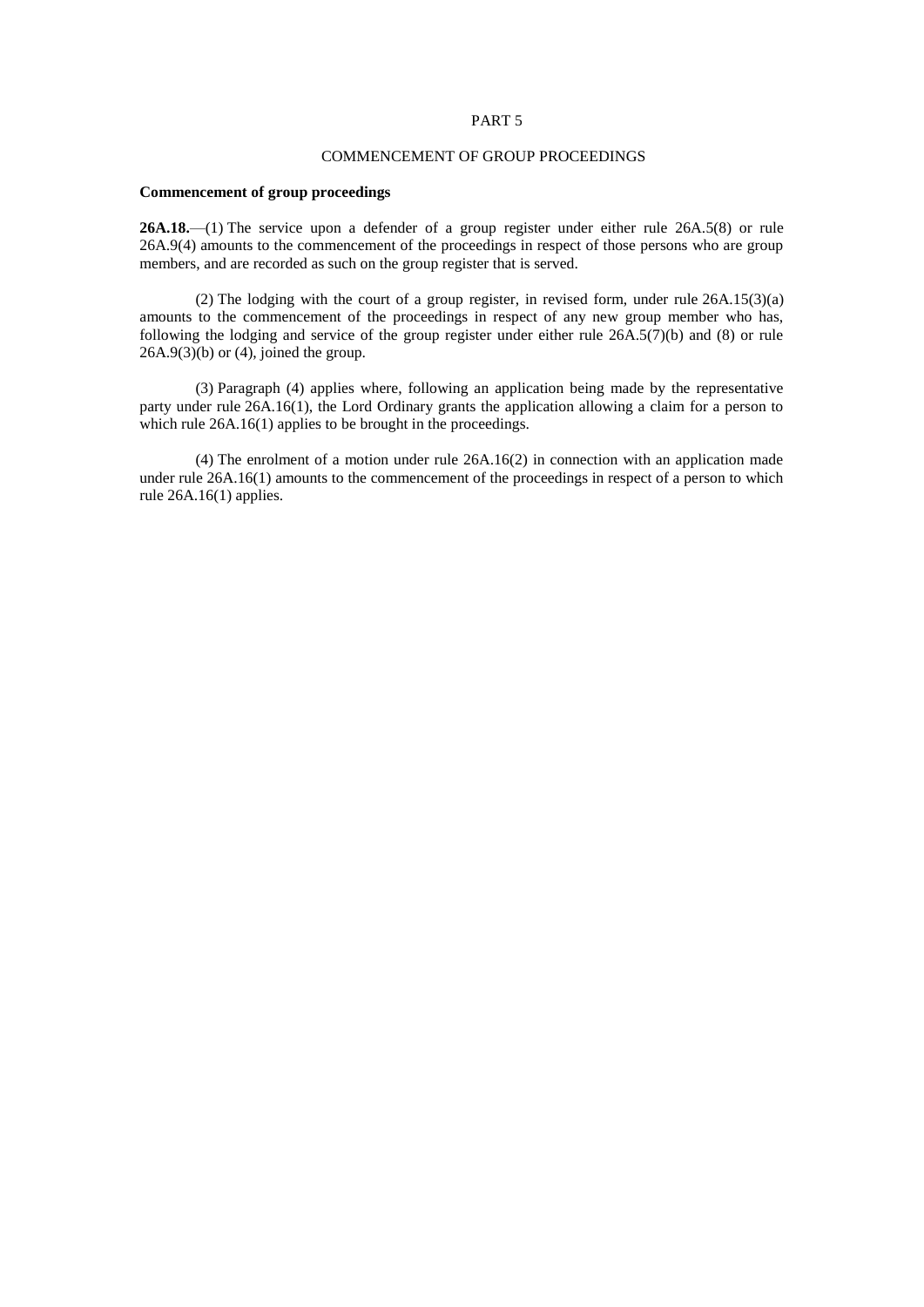### SUMMONSES AND DEFENCES

#### **Summons in group proceedings actions**

**26A.19.**—(1) A summons in proceedings to which this Chapter applies is made in Form 13.2-AA.

(2) A summons in proceedings to which this Chapter applies is to—

- (a) specify, in the form of conclusions, the orders sought;
- (b) identify the parties to the proceedings and the matters from which the proceedings arise;
- (c) specify any special capacity in which the representative party is bringing the proceedings or any special capacity in which the proceedings are brought against the defender;
- (d) summarise the circumstances out of which the proceedings arise; and
- (e) set out the grounds on which the action proceeds.

(3) There is to be appended to a summons in a group proceedings action a schedule listing the documents founded on or adopted as incorporated in the summons, which is also to be lodged as an inventory of productions.

### **Defences**

**26A.20.**—(1) Defences in proceedings to which this Chapter applies are to be in the form of answers to the summons with any additional statement of facts or legal grounds on which it is intended to rely.

(2) There is to be appended to the defences in proceedings to which this Chapter applies a schedule listing the documents founded on or adopted as incorporated in the defences, which must be lodged as an inventory of productions.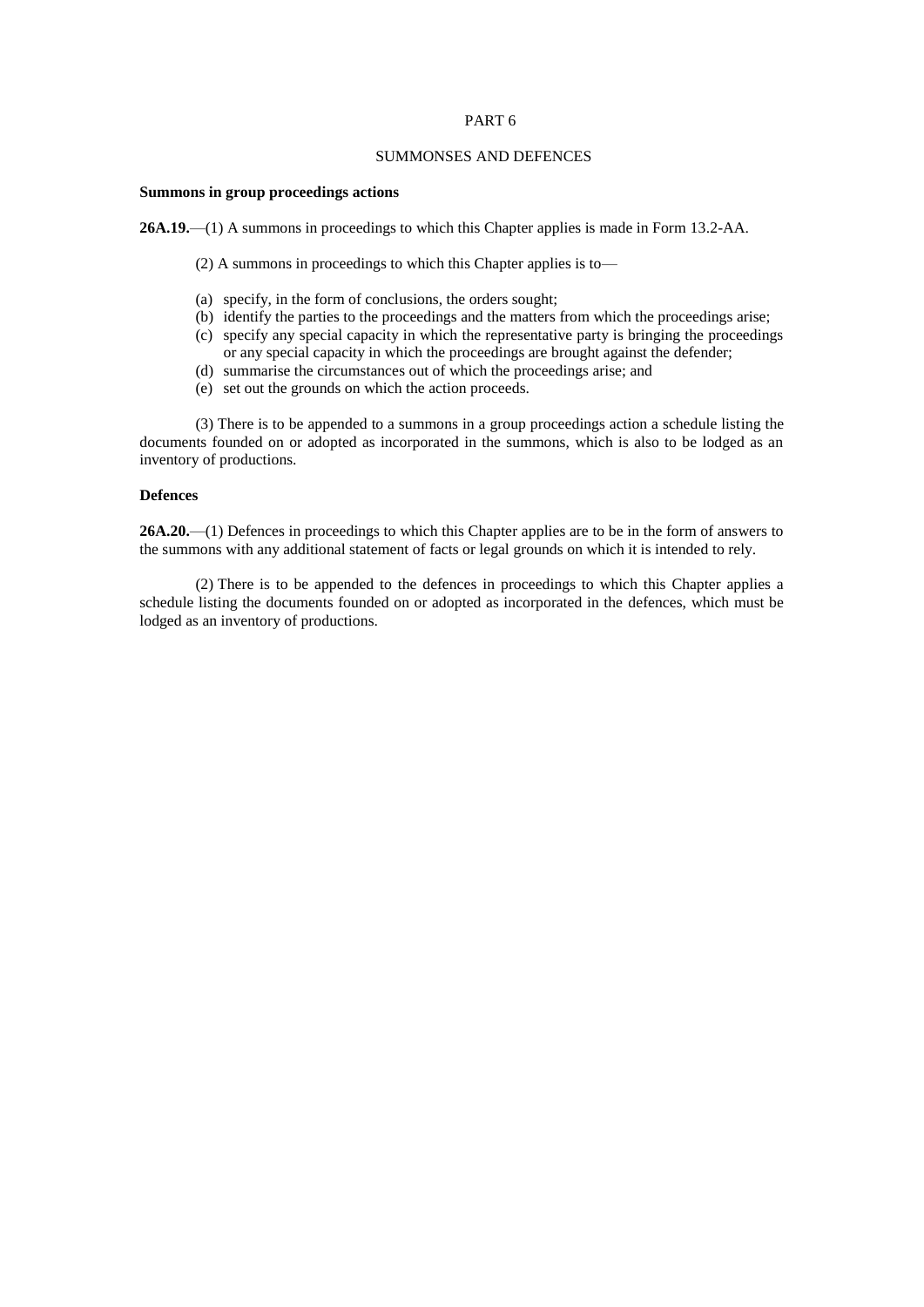#### PROCEDURE

#### **Preliminary hearing**

**26A.21.**—(1) An action in proceedings to which this Chapter applies is to call for a preliminary hearing within 14 days after defences have been lodged.

(2) At the preliminary hearing, the Lord Ordinary—

- (a) is to determine whether and to what extent and in what manner further specification of the claims and defences must be provided;
- (b) may make an order in respect of any of the following matters—
	- (i) detailed written pleadings to be made by a party either generally or restricted to particular claims or issues;
	- (ii) a statement of facts to be made by one or more parties either generally or restricted to particular claims or issues;
	- (iii) the allowing of an amendment by a party to their pleadings;
	- (iv) disclosure of the identity of witnesses and the existence and nature of documents relating to the proceedings or authority to recover documents either generally or specifically;
	- (v) documents constituting, evidencing or relating to the subject-matter of the proceedings or any correspondence or similar documents relating to the proceedings to be lodged in process within a specified period;
	- (vi) each party to lodge in process, and send to every other party, a list of witnesses;
	- (vii) reports of skilled persons or witness statements to be lodged in process;
	- (viii) affidavits concerned with any of the issues in the proceedings to be lodged in process; and
	- (ix) to proceed to a hearing without any further preliminary procedure either in relation to the whole, or any particular aspect or any particular claim, of the proceedings;
- (c) may fix the period within which any such order is to be complied with;
- (d) may continue the preliminary hearing to a date to be appointed by the Lord Ordinary;
- (e) may make such other order as the Lord Ordinary thinks fit for the efficient determination of the proceedings.

(3) Where the Lord Ordinary makes an order under paragraph  $(2)(b)(i)$  or (ii) or  $(2)(c)$ , the Lord Ordinary may ordain the representative party to—

- (a) make up a record; and
- (b) lodge that record in process within such period as the Lord Ordinary thinks fit.

(4) At the conclusion of the preliminary hearing, the Lord Ordinary must, unless the Lord Ordinary has made an order under paragraph  $(2)(b)(ix)$ , fix a date for a case management hearing to determine further procedure.

(5) The date fixed under paragraph (4) for a case management hearing may be extended on cause shown by application to the court, by motion, not less than two days prior to the date fixed for the case management hearing.

(6) In paragraph  $(2)(b)(i)$  to (iii) "party" and "parties" may, where the Lord Ordinary so orders after being addressed on the matter, include a group member, group members or a sub-set of group members.

## **Case management hearing**

**26A.22.**—(1) Not less than 14 days, or such other period as may be prescribed by the Lord Ordinary at the preliminary hearing, before the date fixed under rule 26A.21(4) for the case management hearing, each party must—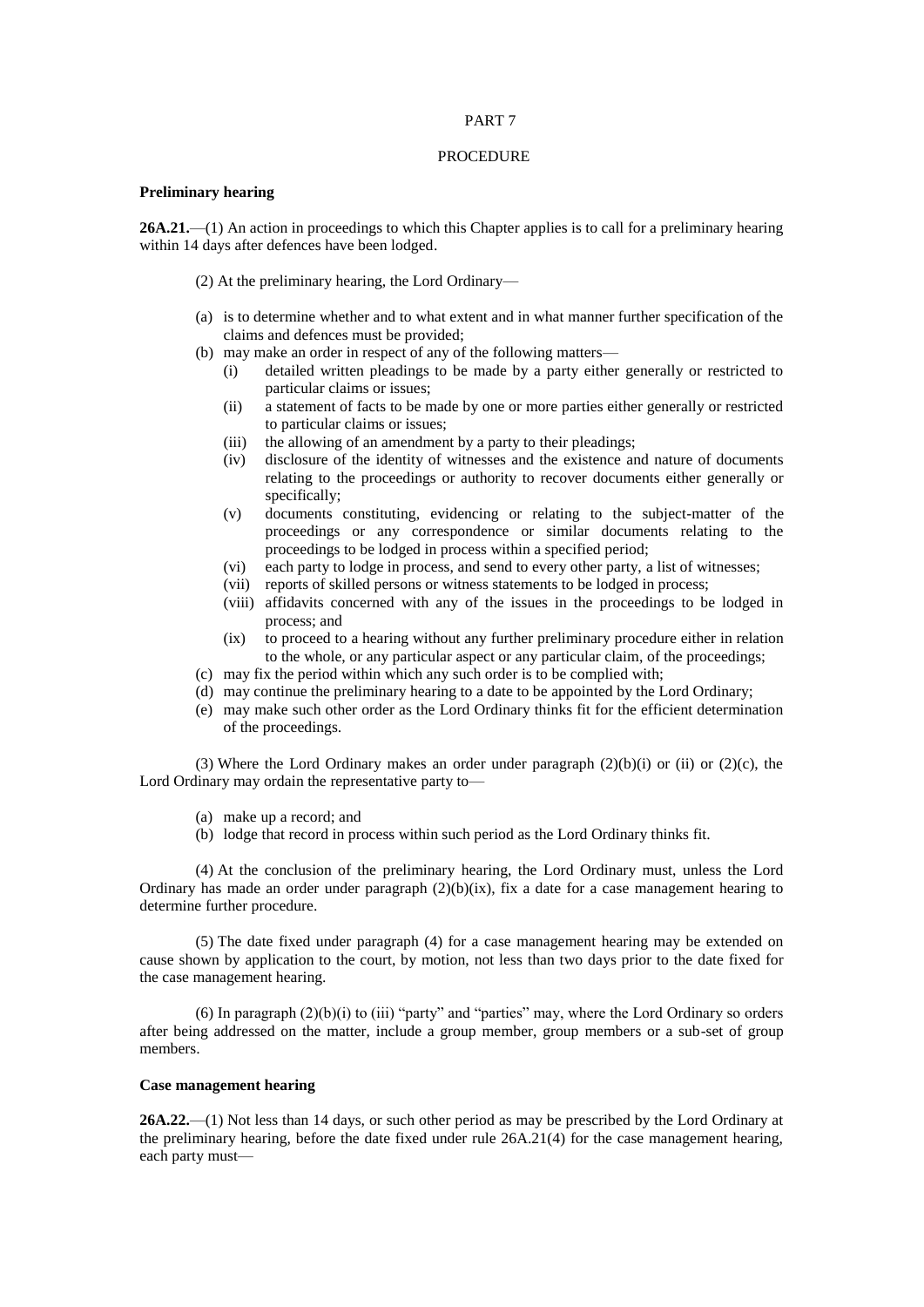- (a) lodge in process and, at the same time, send to every other party a written statement of proposals for further procedure which must state—
	- (i) whether the party seeks to have the proceedings appointed to debate or to have the proceedings sent to proof on the whole or any part of it;
	- (ii) what the issues are which the party considers should be sent to debate or proof; and
	- (iii) the estimated duration of any debate or proof;
- (b) where it is sought to have the proceedings appointed to proof, lodge a list of the witnesses the party proposes to cite or call to give evidence, identifying the matters to which each witness is to speak;
- (c) where it is sought to have the proceedings appointed to proof, lodge the reports of any skilled persons;
- (d) where it is sought to have the proceedings appointed to debate, lodge a note of argument consisting of concise numbered paragraphs stating the legal propositions on which it is proposed to submit that any preliminary plea should be sustained or repelled with reference to the principal authorities and statutory provisions to be founded on; and
- (e) send a copy of any such written statement, lists, reports or note of argument, as the case may be, to every other party.
- (2) At the case management hearing, the Lord Ordinary—
- (a) must determine whether the group proceedings are to be appointed to debate or sent to proof on—
	- (i) all or some of the claims;
	- (ii) all or some of the issues raised by the claims,

made in the proceedings;

- (b) where the proceedings are appointed to debate or sent to proof, may order that written arguments on any question of law must be submitted;
- (c) where the proceedings are sent to proof, may determine whether evidence at the proof is to be by oral evidence, the production of documents or affidavits on any issue;
- (d) where the proceedings are sent to proof, may direct that parties serve on one another, and lodge in process, signed witness statements or affidavits from each witness whose evidence they intend to adduce, setting out in full the evidence which it is intended to take from that witness, and fix a timetable for the service (whether by exchange or otherwise) and lodging of such statements or affidavits as may be thought necessary;
- (e) may direct that such witness statements or affidavits are to stand as evidence in chief of the witness concerned, subject to such further questioning in chief as the Lord Ordinary may allow;
- (f) may determine, in the light of any witness statements, affidavits or reports produced, that proof is unnecessary on any issue;
- (g) where the proceedings are sent to proof, may appoint parties to be heard at a pre-proof hearing under rule 26A.24;
- (h) may direct that skilled persons hold a meeting with a view to reaching agreement and identifying areas of disagreement, and may order them thereafter to produce a joint note, to be lodged in process by one of the parties, identifying areas of agreement and disagreement, and the basis of any disagreement;
- (i) without prejudice to Chapter 12 (assessors)(**5**), may appoint an expert to examine, on behalf of the court, any reports of skilled persons or other evidence submitted and to report to the court within such period as the Lord Ordinary may specify;
- (j) where the proceedings are sent to proof, may make an order fixing the time allowed for the examination and cross-examination of witnesses;
- (k) may, on the motion of a party, direct the proceedings to be determined on the basis of written submissions, or such other material, without any oral hearing;
- (l) may continue the case management hearing to a date to be appointed by the Lord Ordinary;
- (m) may make an order for parties to produce a joint bundle of productions arranged in chronological order or such other order as will assist in the efficient conduct of the proof;

1

<sup>(</sup>**5**) Chapter 12 was amended by S.S.I. 2007/7.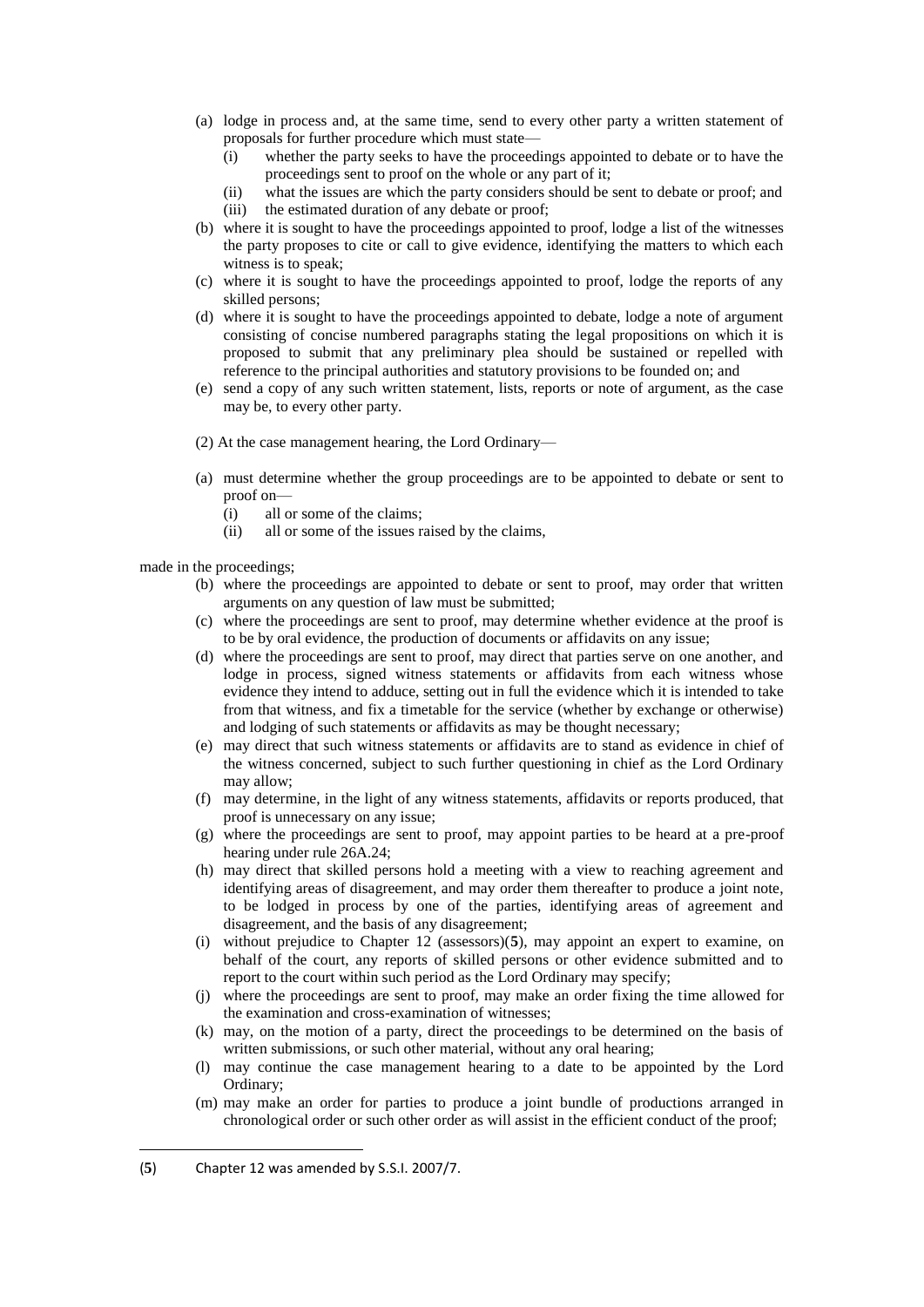- (n) may order and fix a date for a further case management hearing or fix a date for the hearing of any debate or proof;
- (o) may make such other order as the Lord Ordinary thinks fit.

#### **Debates**

**26A.23.**—(1) Where a party seeks to have the proceedings appointed to debate, the application must include—

- (a) the legal argument on which any preliminary plea is to be sustained or repelled;
- (b) the principal authorities (including statutory provisions) on which the argument is founded.

(2) Following application being made to the court under paragraph (1), before determining whether the action is to be appointed to debate the Lord Ordinary is to hear from the parties with a view to ascertaining whether agreement can be reached on the points of law in contention.

(3) The Lord Ordinary, having heard the parties, is to determine whether the action is to be appointed to debate.

(4) Where the action is appointed to debate, the Lord Ordinary may order that written arguments on any question of law are to be submitted.

(5) With the exception of rule 28.1(3)(d) which is not to apply, Chapter 28 (procedure roll), applies to a debate ordered under rule  $26A.22(2)(a)$  as it applies to a cause appointed to the Procedure Roll.

## **Pre-proof hearing**

**26A.24.** Not less than 2 days prior to any hearing appointed under rule 26A.22(2)(g), parties must lodge in process an estimated timetable for the conduct of the proof together with a note of any issues which are to be addressed prior to the proof.

### **Lodging of productions for proof**

**26A.25.**—(1) Unless an earlier date is specified by the Lord Ordinary, any document not previously lodged but required for any proof in proceedings to which this Chapter applies must be lodged as a production not less than 7 days before the date fixed for the proof.

(2) No document may be lodged as a production after the date referred to in paragraph (1), even by agreement of all parties, unless the court is satisfied that any document sought to be lodged could not with reasonable diligence have been lodged in time.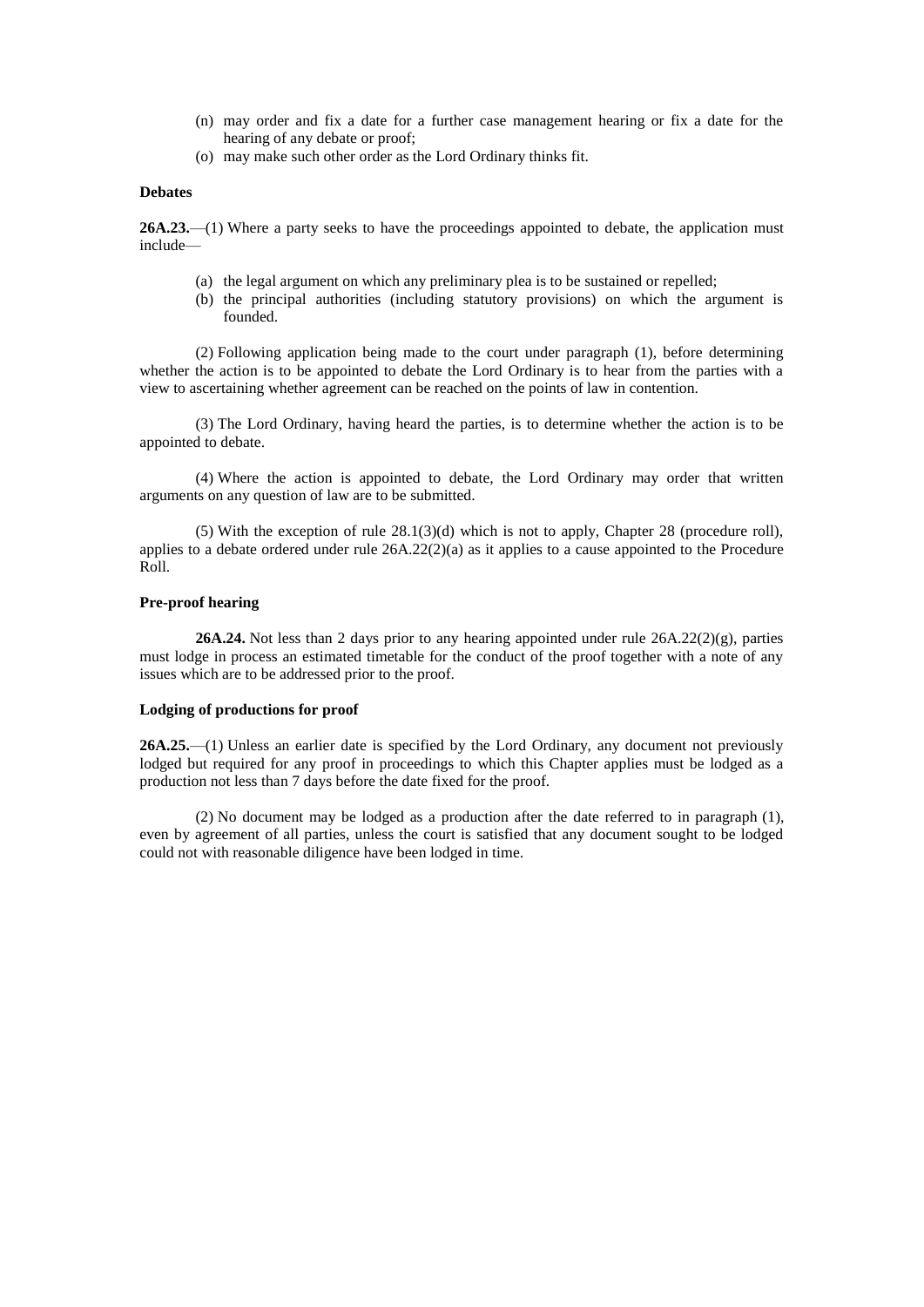# WITHDRAWAL FROM GROUP PROCEEDINGS

## **Withdrawal of claim from group proceedings**

**26A.26.** The lodging with the court of a group register, in revised form, under rule 26A.15(3)(a) or (4)(a), following the withdrawal from the group of a group member, amounts to the point at which the person concerned withdraws consent for their claim to be brought in the group proceedings.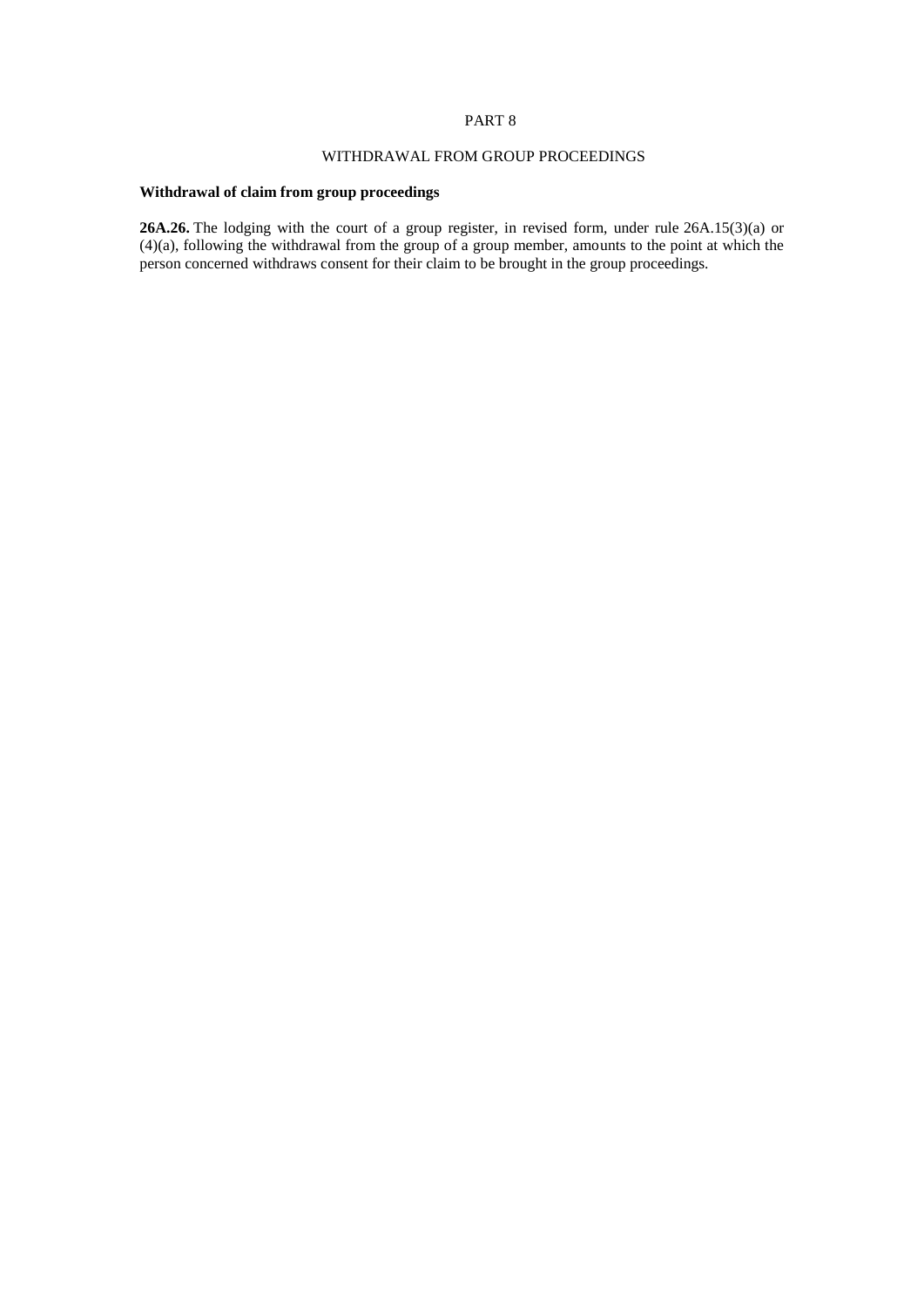### ORDERS OF THE COURT

### **Power to make orders**

**26A.27.** At any time before final judgment, the Lord Ordinary may, at the Lord Ordinary's own instance or on the motion of any party, make such order as the Lord Ordinary thinks necessary to secure the fair and efficient determination of the proceedings.

### **Effect of interlocutor given in group proceedings**

**26A.28.**—(1) Subject to paragraph (2), an interlocutor given in group proceedings—

- (a) must describe or otherwise identify the group members who will be affected by it; and
- (b) binds all such persons, other than any person who has, as at the date of the interlocutor, withdrawn their consent to their claim being brought in the proceedings.

(2) An interlocutor given in group proceedings prior to a person joining the group as a group member binds such a person, except where the Lord Ordinary, on cause shown, orders otherwise.

### **Failure to comply with rule or order of Lord Ordinary**

**26A.29.** Any failure by a party to comply timeously with a provision in these Rules or any order made by the Lord Ordinary in proceedings to which this Chapter applies entitles the Lord Ordinary, at his or her own instance—

- (a) to refuse to extend any period of compliance with a provision in these Rules or an order of the court;
- (b) to dismiss the action, as the case may be, in whole or in part;
- (c) to grant decree in respect of all or any of the conclusions of the summons, as the case may be; or
- (d) to make an award of expenses,

as the Lord Ordinary thinks fit.